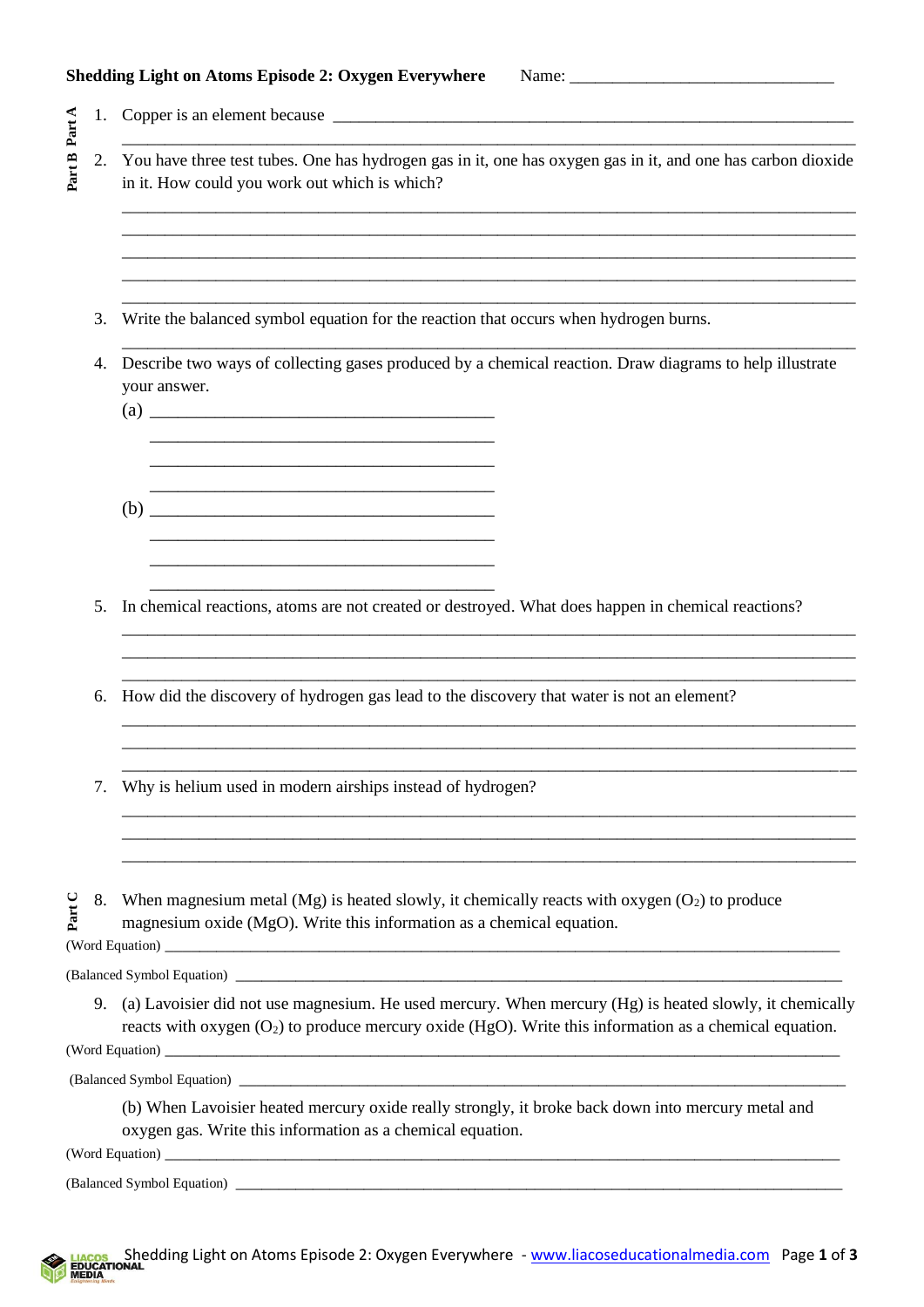10. If you slowly heat a fixed amount of magnesium, the magnesium oxide powder that is formed is heavier than the original amount of magnesium. Why?

\_\_\_\_\_\_\_\_\_\_\_\_\_\_\_\_\_\_\_\_\_\_\_\_\_\_\_\_\_\_\_\_\_\_\_\_\_\_\_\_\_\_\_\_\_\_\_\_\_\_\_\_\_\_\_\_\_\_\_\_\_\_\_\_\_\_\_\_\_\_\_\_\_\_\_\_\_\_\_\_\_\_\_\_\_\_

|                                                                                                                                                                                                                         | 11. Data-Analysis Exercise:                                                                                                                                                                                                                                    |  |  |  |  |
|-------------------------------------------------------------------------------------------------------------------------------------------------------------------------------------------------------------------------|----------------------------------------------------------------------------------------------------------------------------------------------------------------------------------------------------------------------------------------------------------------|--|--|--|--|
| A student heats up exactly 0.200 grams of magnesium in a crucible, and it eventually turns into magnesium<br>oxide, a white powder. The student keeps the lid on the crucible for most of the experiment to ensure that |                                                                                                                                                                                                                                                                |  |  |  |  |
|                                                                                                                                                                                                                         |                                                                                                                                                                                                                                                                |  |  |  |  |
|                                                                                                                                                                                                                         | (a) Fill in the missing values.                                                                                                                                                                                                                                |  |  |  |  |
|                                                                                                                                                                                                                         |                                                                                                                                                                                                                                                                |  |  |  |  |
|                                                                                                                                                                                                                         | Mass of magnesium strip: 0.200 grams                                                                                                                                                                                                                           |  |  |  |  |
|                                                                                                                                                                                                                         | Mass of crucible $+$ lid: 23.800 grams                                                                                                                                                                                                                         |  |  |  |  |
|                                                                                                                                                                                                                         |                                                                                                                                                                                                                                                                |  |  |  |  |
|                                                                                                                                                                                                                         | Mass of crucible + $lid$ + magnesium oxide: 24.132 grams                                                                                                                                                                                                       |  |  |  |  |
|                                                                                                                                                                                                                         | Overall increase in mass: _________________ grams (which comes as a result of the oxygen that reacted<br>with the magnesium)                                                                                                                                   |  |  |  |  |
|                                                                                                                                                                                                                         |                                                                                                                                                                                                                                                                |  |  |  |  |
|                                                                                                                                                                                                                         |                                                                                                                                                                                                                                                                |  |  |  |  |
|                                                                                                                                                                                                                         | The chemical equation:                                                                                                                                                                                                                                         |  |  |  |  |
|                                                                                                                                                                                                                         | grams magnesium + _______________ grams oxygen $\rightarrow$ ______________ grams magnesium oxide                                                                                                                                                              |  |  |  |  |
|                                                                                                                                                                                                                         | (b) Why is it better to calculate the mass of the magnesium oxide that was produced rather than scraping out<br>the magnesium oxide onto the electronic scales?                                                                                                |  |  |  |  |
|                                                                                                                                                                                                                         | 12. When Antoine Lavoisier heated his sample of mercury in an enclosed container (which had air in it), he<br>noticed that about 80% of the air in the container did not chemically react with the mercury, but about 20%<br>did. Explain this set of results. |  |  |  |  |

\_\_\_\_\_\_\_\_\_\_\_\_\_\_\_\_\_\_\_\_\_\_\_\_\_\_\_\_\_\_\_\_\_\_\_\_\_\_\_\_\_\_\_\_\_\_\_\_\_\_\_\_\_\_\_\_\_\_\_\_\_\_\_\_\_\_\_\_\_\_\_\_\_\_\_\_\_\_\_\_\_\_\_\_\_\_

13. Fill in the tables below.

| <b>Atmospheric Composition</b> |            |  |  |  |
|--------------------------------|------------|--|--|--|
| Gas                            | Amount (%) |  |  |  |
| nitrogen $(N_2)$               |            |  |  |  |
| oxygen $(O_2)$                 |            |  |  |  |
| argon (Ar)                     |            |  |  |  |
| carbon dioxide $(CO2)$         |            |  |  |  |
| other gases                    |            |  |  |  |

| % Composition of Inhaled and Exhaled Air |                                  |             |  |  |  |
|------------------------------------------|----------------------------------|-------------|--|--|--|
| Gas                                      | inhaled air<br>(atmospheric air) | exhaled air |  |  |  |
| nitrogen $(N_2)$                         |                                  |             |  |  |  |
| oxygen $(O_2)$                           |                                  |             |  |  |  |
| carbon<br>dioxide (CO <sub>2</sub> )     |                                  |             |  |  |  |
| other gases                              |                                  |             |  |  |  |

14. What happens to the nitrogen  $(N_2)$  we inhale?

\_\_\_\_\_\_\_\_\_\_\_\_\_\_\_\_\_\_\_\_\_\_\_\_\_\_\_\_\_\_\_\_\_\_\_\_\_\_\_\_\_\_\_\_\_\_\_\_\_\_\_\_\_\_\_\_\_\_\_\_\_\_\_\_\_\_\_\_\_\_\_\_\_\_\_\_\_\_\_\_\_\_\_\_\_\_ \_\_\_\_\_\_\_\_\_\_\_\_\_\_\_\_\_\_\_\_\_\_\_\_\_\_\_\_\_\_\_\_\_\_\_\_\_\_\_\_\_\_\_\_\_\_\_\_\_\_\_\_\_\_\_\_\_\_\_\_\_\_\_\_\_\_\_\_\_\_\_\_\_\_\_\_\_\_\_\_\_\_\_\_\_\_